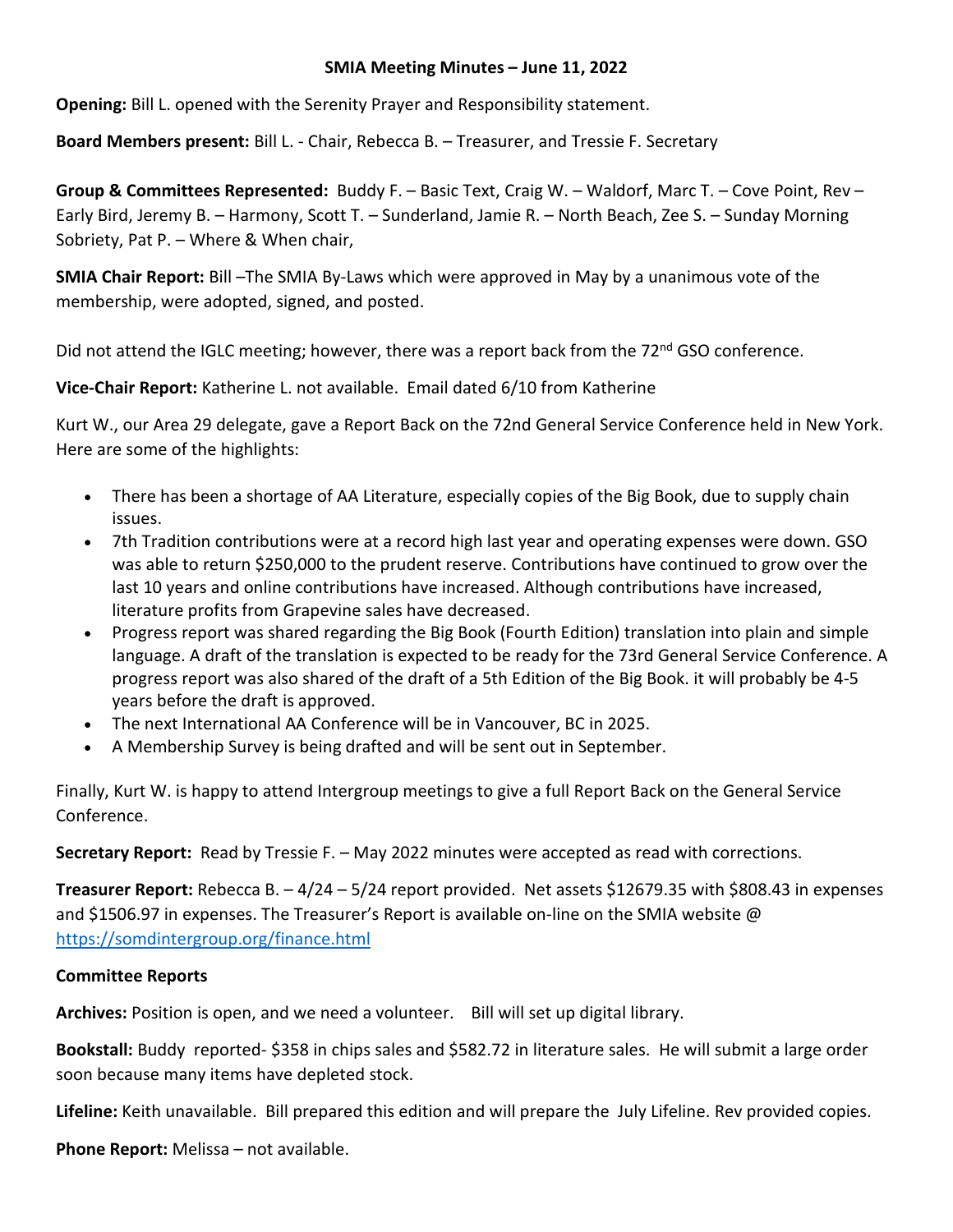**Picnic:** Need a volunteer to lead this event.

**Serenity Breakfast:** Buddy – we raised \$1290 from the event. Ticket sales - \$470, 50/50 raffle \$250, and silent auction \$570. Buddy prepared a nice thank you letter to the Piney Point leadership, thanking them for their excellent service and support of the SMIA.

**Gratitude Dinner**: Nothing to report.

**Corrections and Treatment:** Charles County – Zee for Dan – 6 meetings to RCA and 1 to Jude house a week. Calvert – no report. St. Mary's – no report.

**PI/CPC:** St. Mary's – the committee is very active getting information out. Charles – Craig will check with to see if he can get an update. Calvert still needs a chair.

Where and When: Pat P. – PDF is updated. There are four boxes left and a half a box in the Bookstall cabinet. Tressie bought up someone had an issue with the older version of The Preamble being on the pamphlet. If a change is requested, it should be bought before the SMIA membership and board, discussed, make motions, and brought to a vote.

**Website:** Bill L. gave report.

| Total Visitors (initial visit)  | 2532-Down 28.00 %                         |
|---------------------------------|-------------------------------------------|
| 5 Most Frequently visited pages | Home Page $-2806$                         |
|                                 | Where and When Calendar - 376             |
|                                 | On-Line Meetings-272                      |
|                                 | Where and When Search - 243               |
|                                 | Contact - 111                             |
| <b>Referring Sites</b>          | Direct                                    |
|                                 | <b>Others</b>                             |
|                                 | Search Engines - Google, Bing, DuckDuckGo |

The SMIA On-Line Bookstall had 257 new visitors since the May meeting. 9 new orders were submitted; 3 are processing, 3 were completed, 2 are on-hold, and 1 is pending.

## Site Updates and Changes

The zip code search feature on the Where and When Search Page was updated to search for any meeting within 15 miles of the of the entered zip code.

## Meeting Change Information

All A.A. in the AM Meetings in Waldorf were changed to on-line only. The Beginner's Meeting in La Plata closed permanently. Drunks 'R' Us, Beginners @ Noon, Monday Nite Group, and Lexington Park Big Book Group all moved from Beacon of Hope to Good Samaritan Lutheran Church, effective 6/1/22

#### Meeting Status

Currently there are 130 meetings in our service area; 119 meetings are in-person, 10 meetings are hybrid, 7 meetings are on-line only, and 4 meetings are reported as suspended. Of those 4, 1 has an on-line presence.

#### Document Posts and Updates